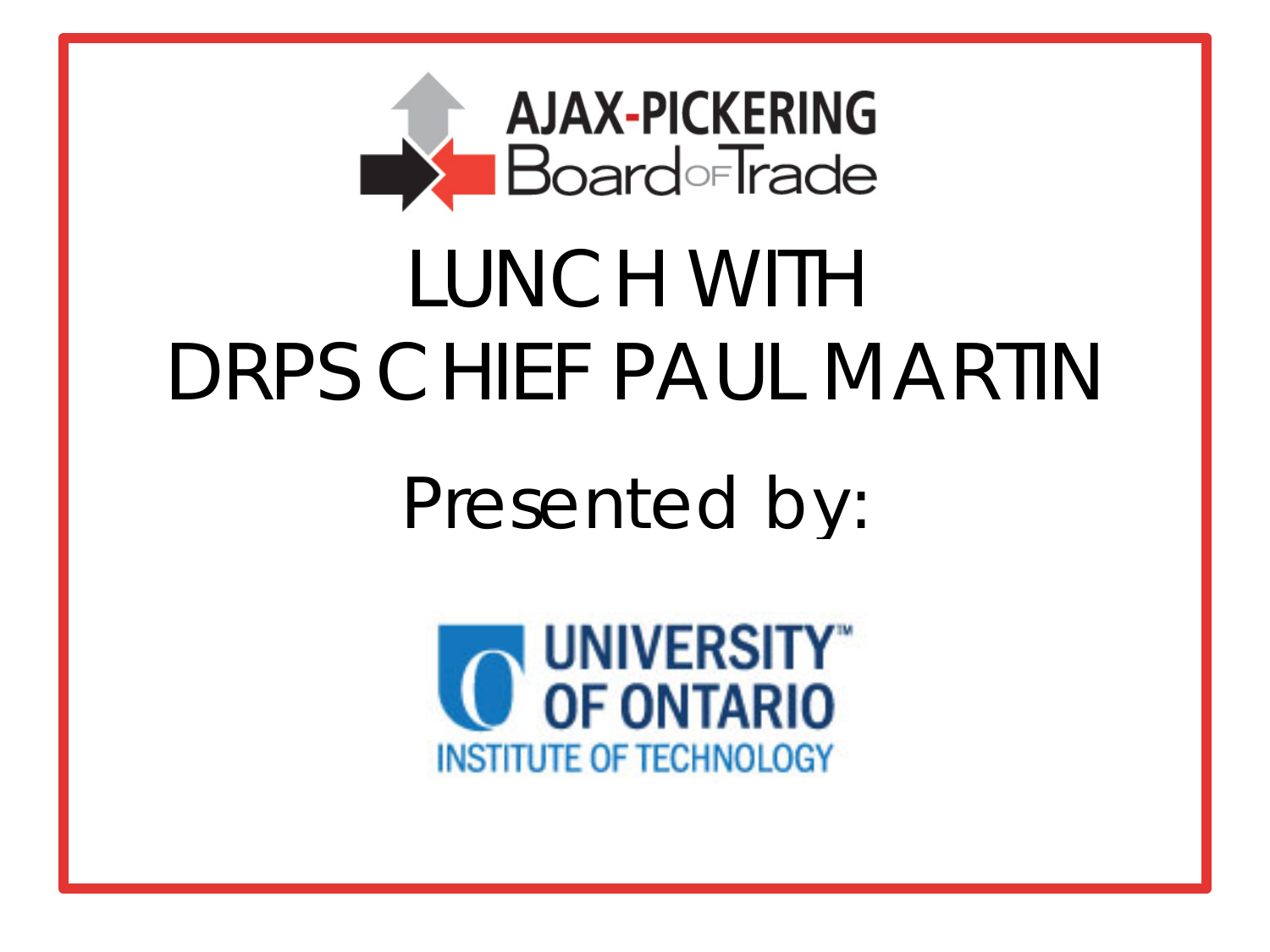

www.drps.ca

# 2015 Community

*Safety*

# Update

*Paul Martin, Chief of Police*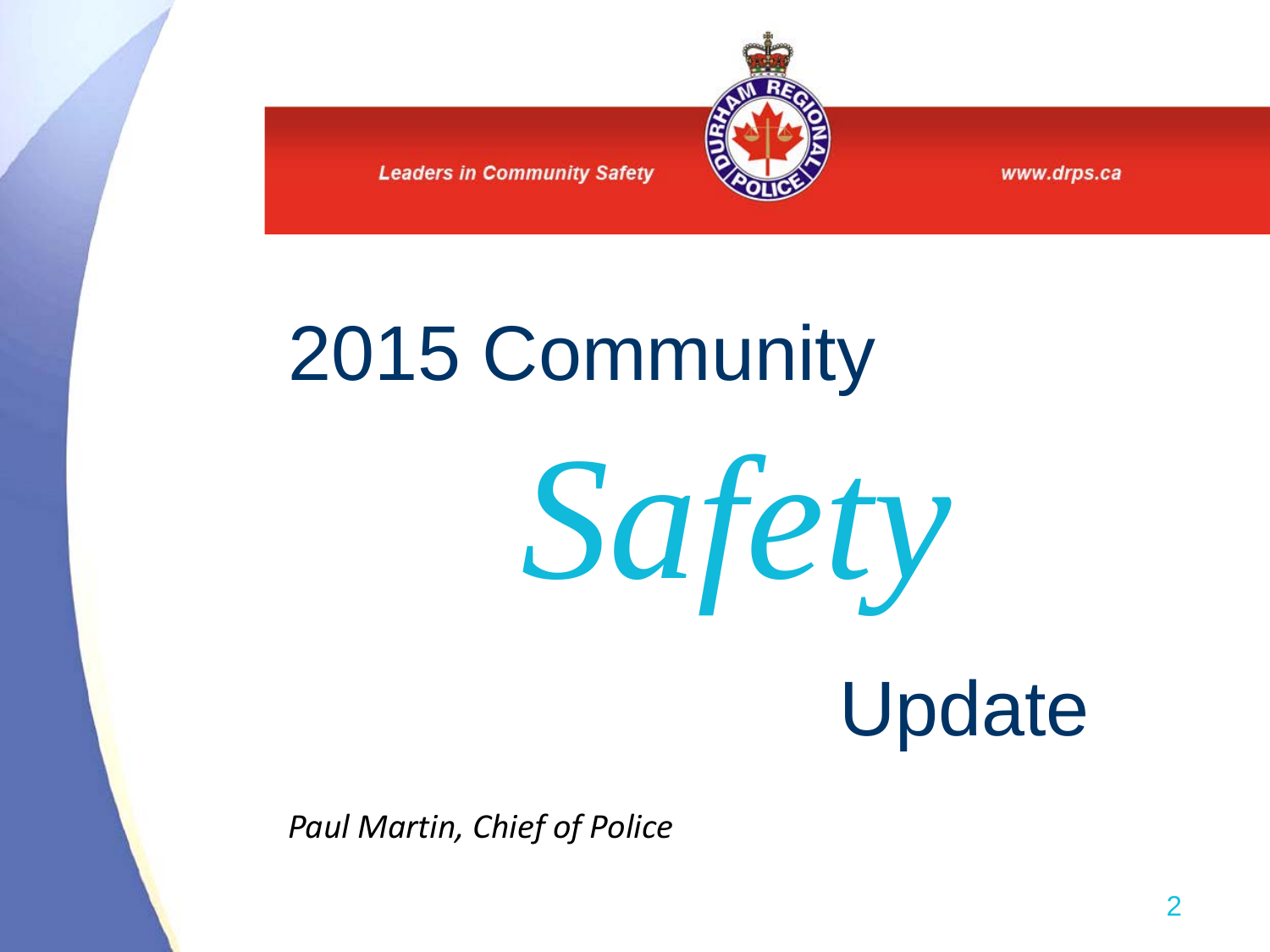

www.drps.ca

#### **Overview**

- West Division **Results**
- Future **Challenges**

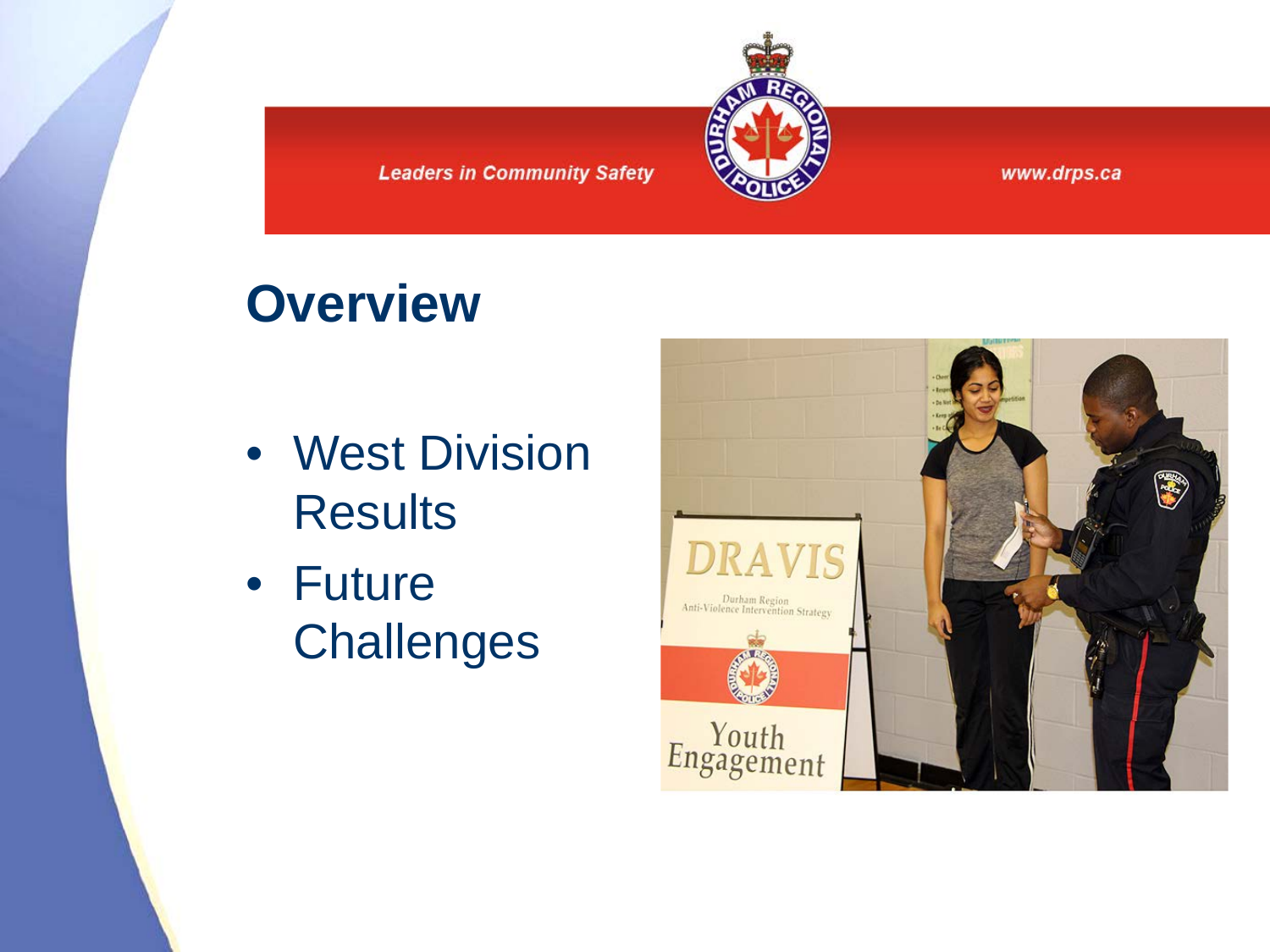

#### **West Div. Crime Trends 2010-2014**

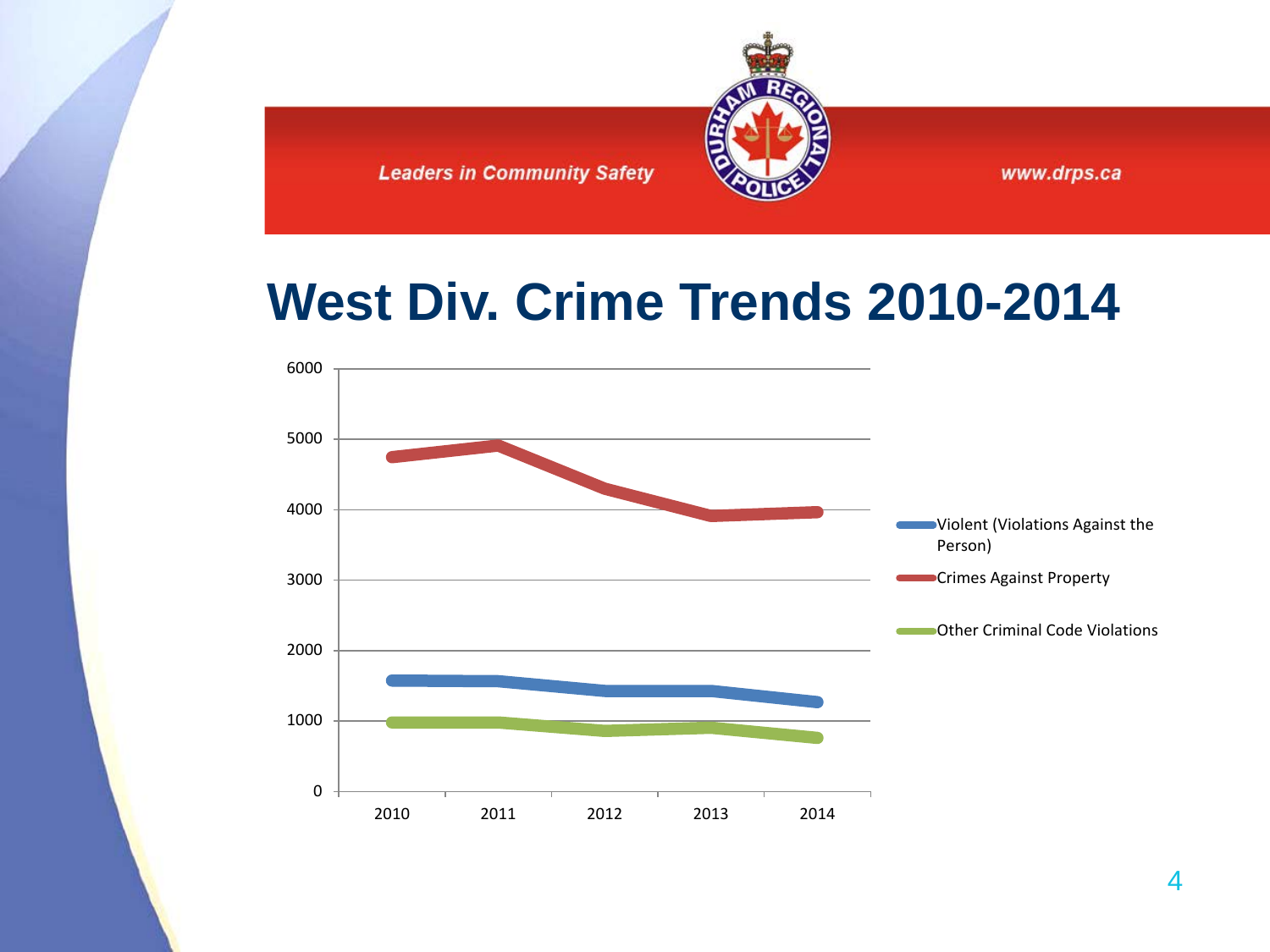

#### **A/P Trends 2014-Q3 vs. 2015-Q3**

**Leaders in Community Safety** 

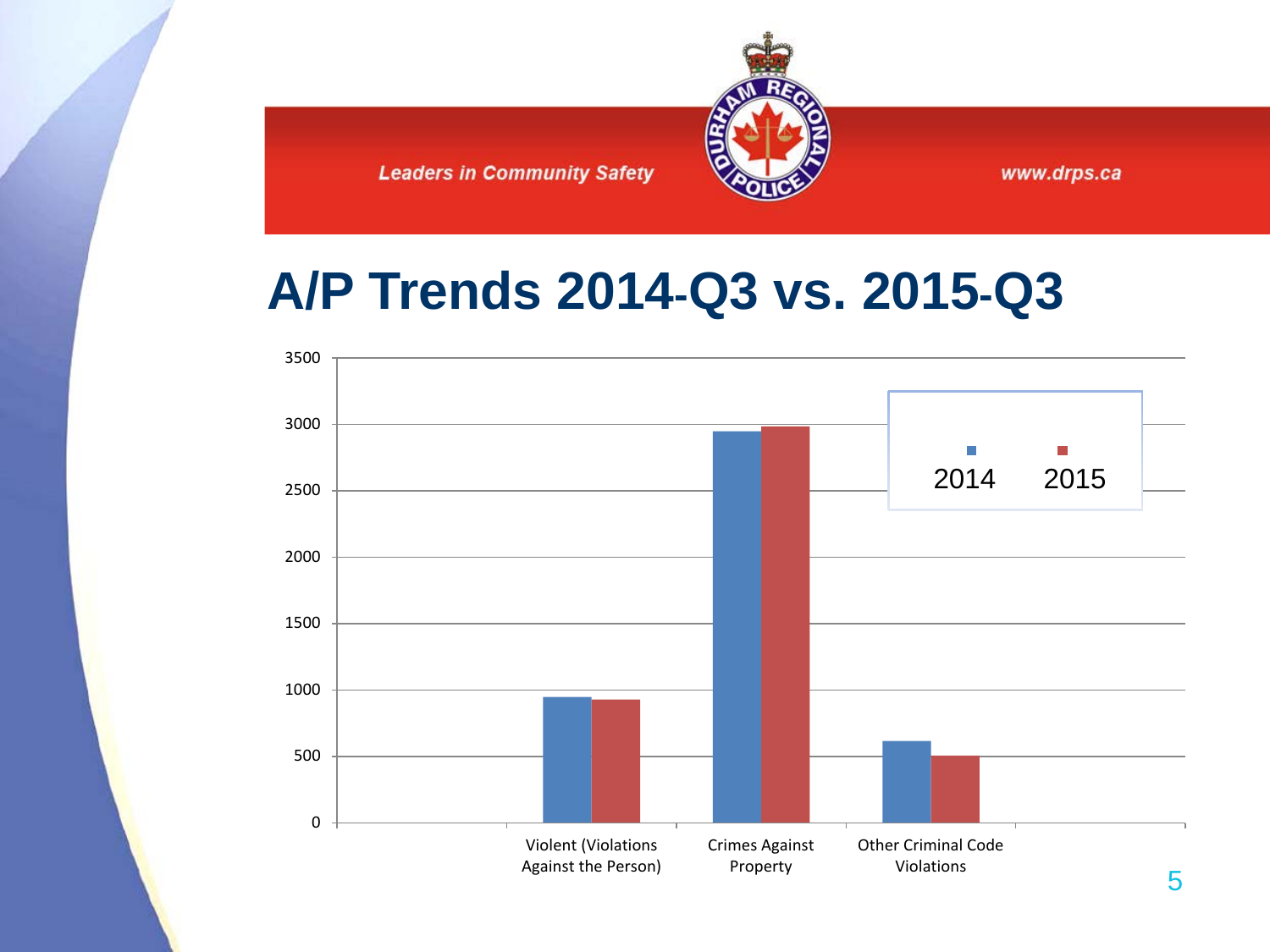

www.drps.ca

#### **Among the** best...

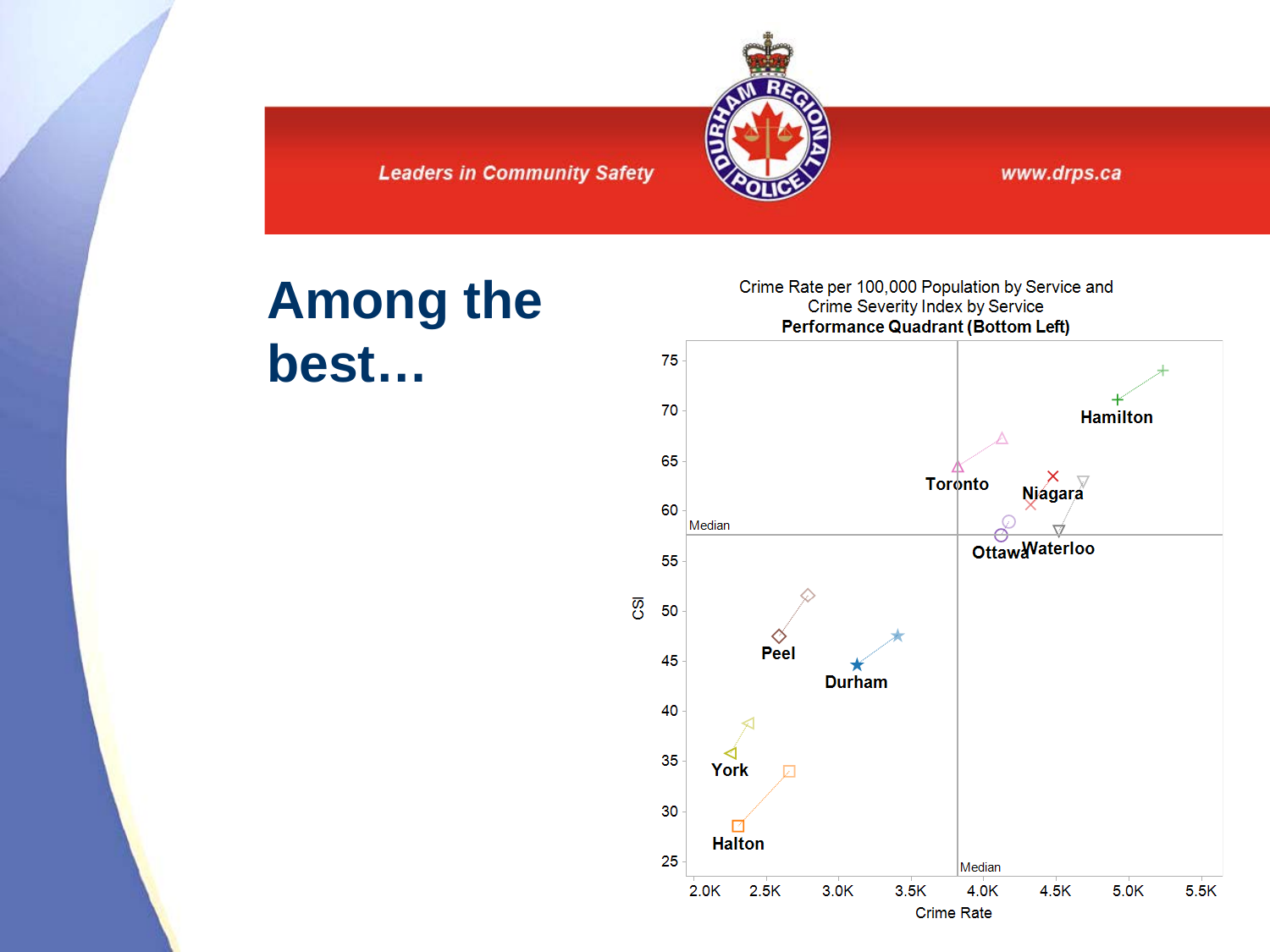

www.drps.ca

#### **Among the** best...

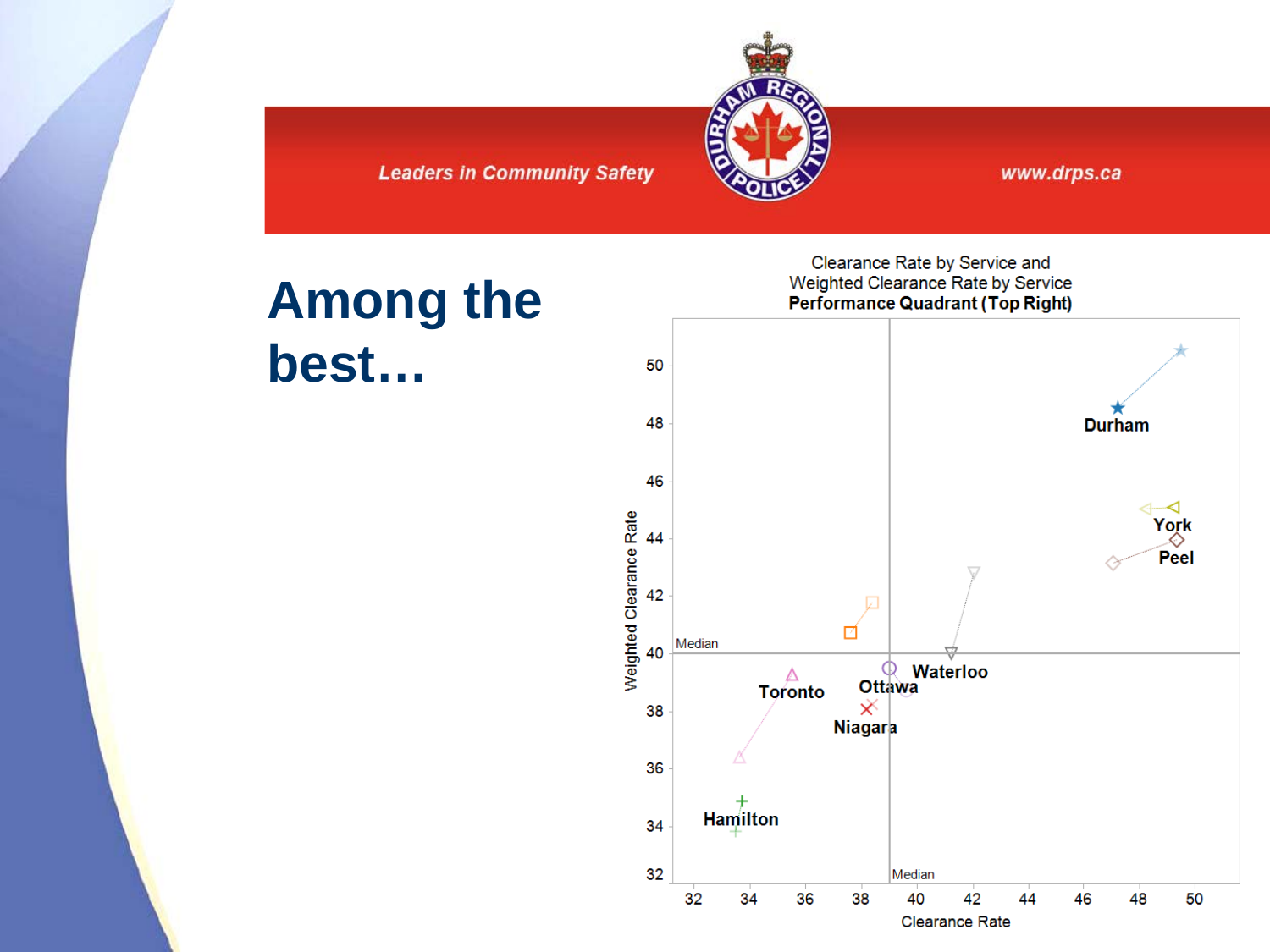

## **Complexity of Work**

**Identity Theft Elder Abuse Traffic Control Domestic Violence Motor Vehicle Collisions Securing Scenes Assisting Ambulance Locating Runaway Teens Educating Kids in Schools Testifying in Court Helping Victims Multi-Jurisdictional Invest. Historic Sexual Assaults Property Damage Dog Complaints Auto Theft Prowler Found Property Insecure Premise Drug Overdose Landlord/Tenant Dispute** 



**Noise complaints Neighbour Disputes Drunk and Disorderly Mischief Calls Unwanted Persons Mental Health Crisis Suicides Wandering Seniors Sudden Deaths Youth Diversion Contracts Loitering Suspicious Vehicles Assist Fire Dep't Death Notifications Funeral Escort Homicides Bank Robbery Keep the Peace Impaired Driver Prisoner Escort Elopee**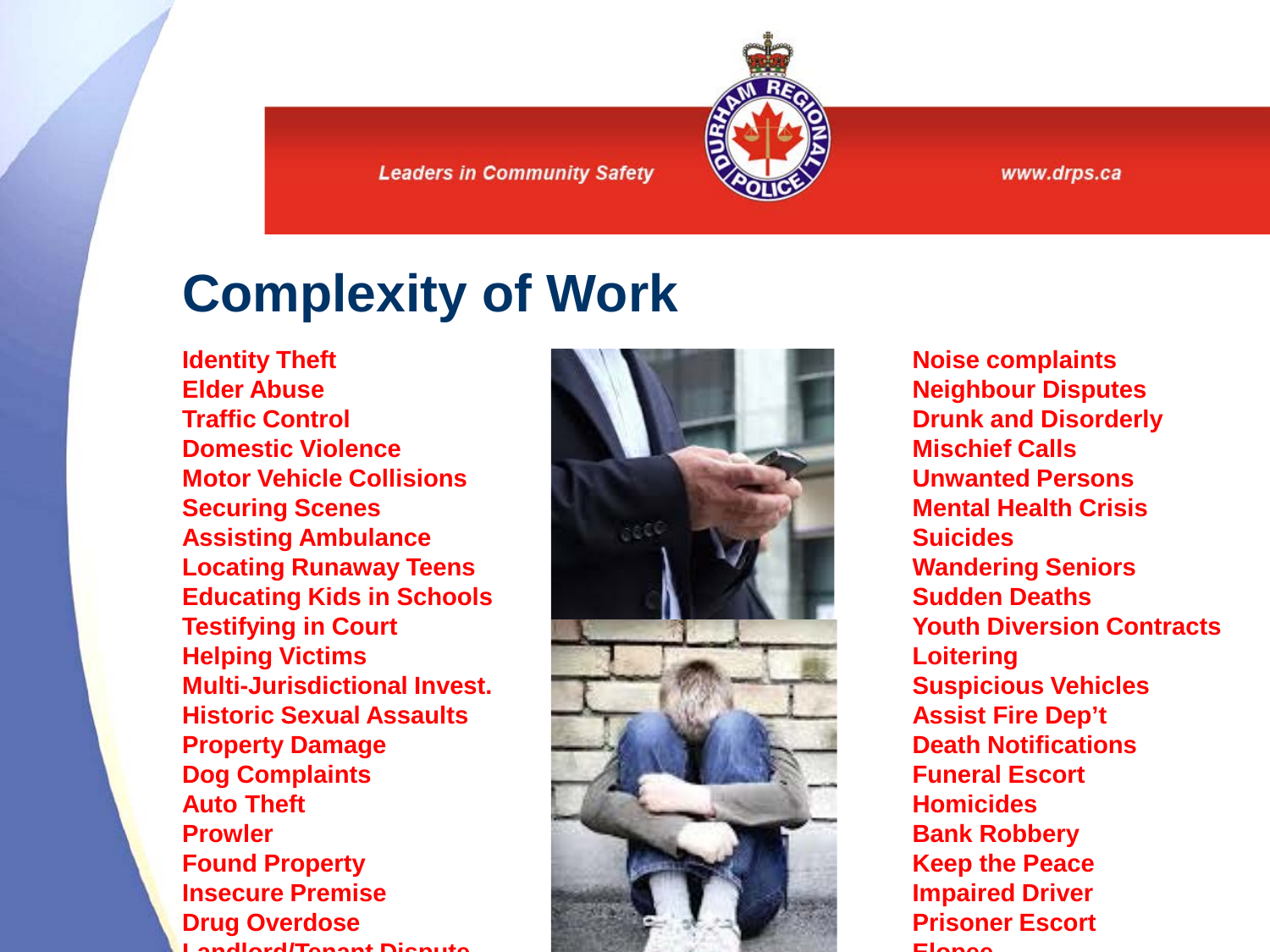

## **Future Challenges – Finding Efficiencies**

**Leaders in Community Safety** 

- Continuous Improvement Program (CIP) currently underway to improve efficiency and effectiveness
- Participating in provincial and national discussions on rising costs and sustainable policing models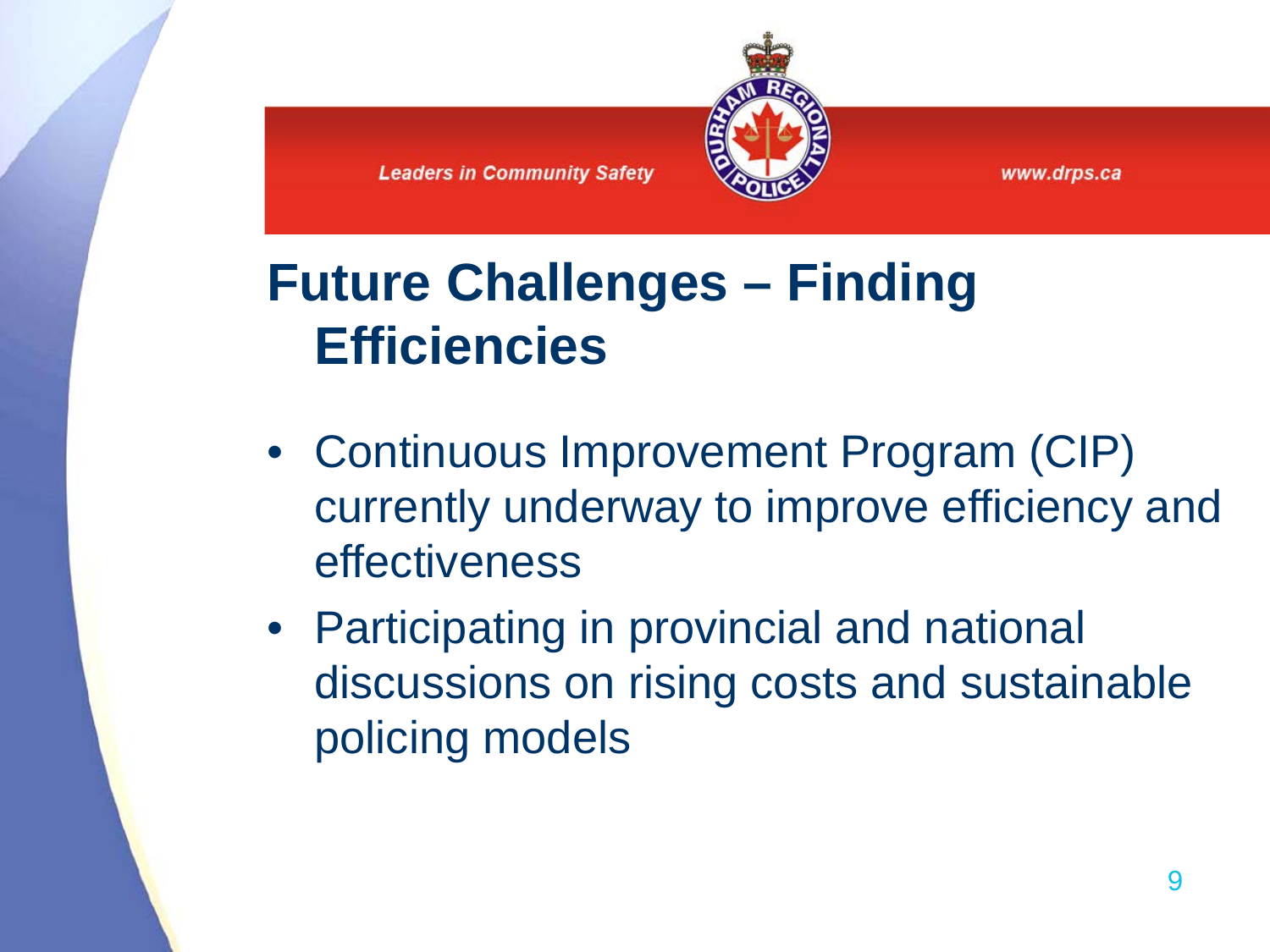



# **Finding Efficiencies**

- Adjusted patrol boundaries to align with physical barriers instead of political boundaries
- Proactive, intelligence-led, problem solving approach well-established now in our organization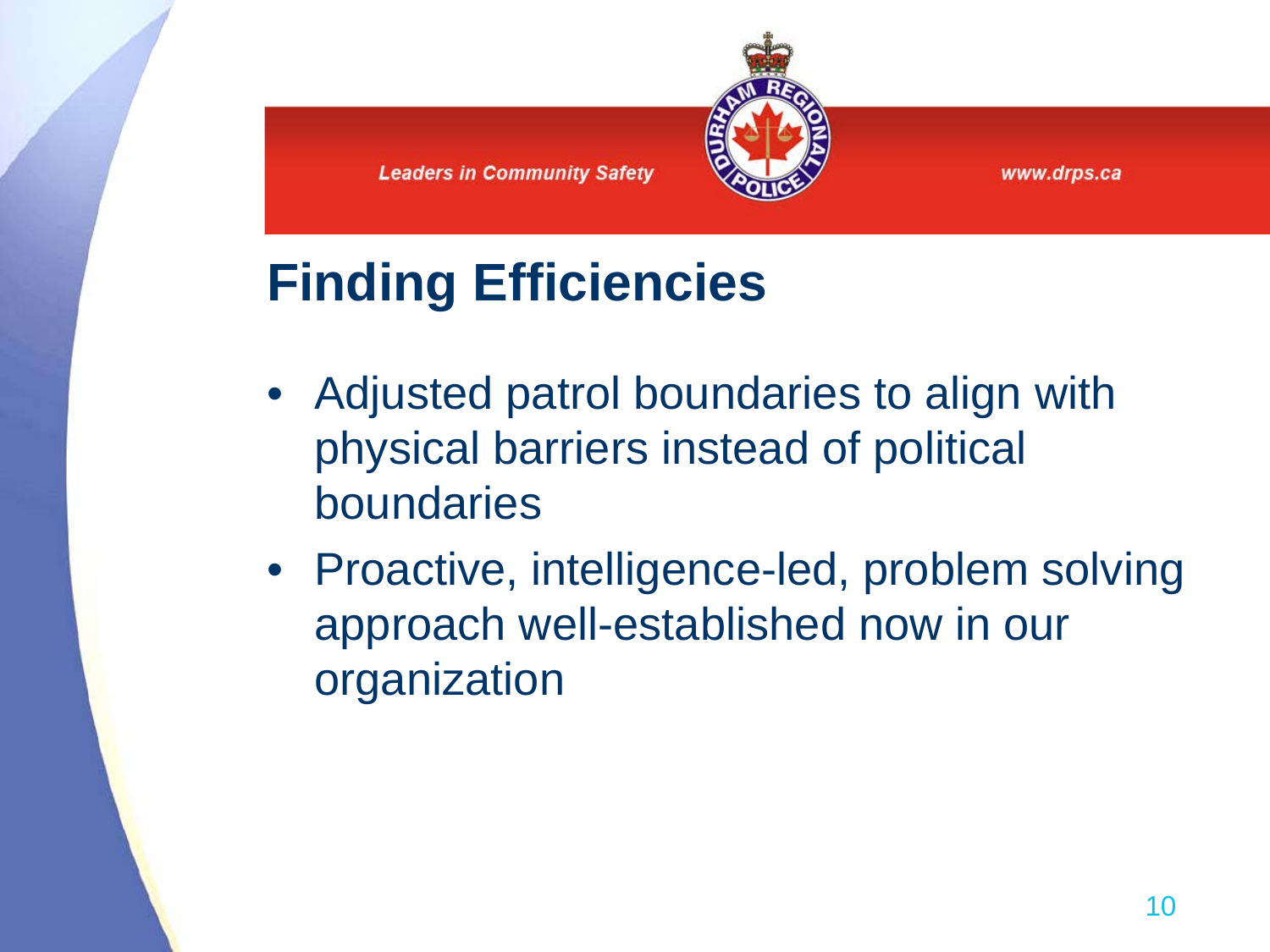



## **Finding Efficiencies**

• Hub Model brings human service agencies together to solve local issues

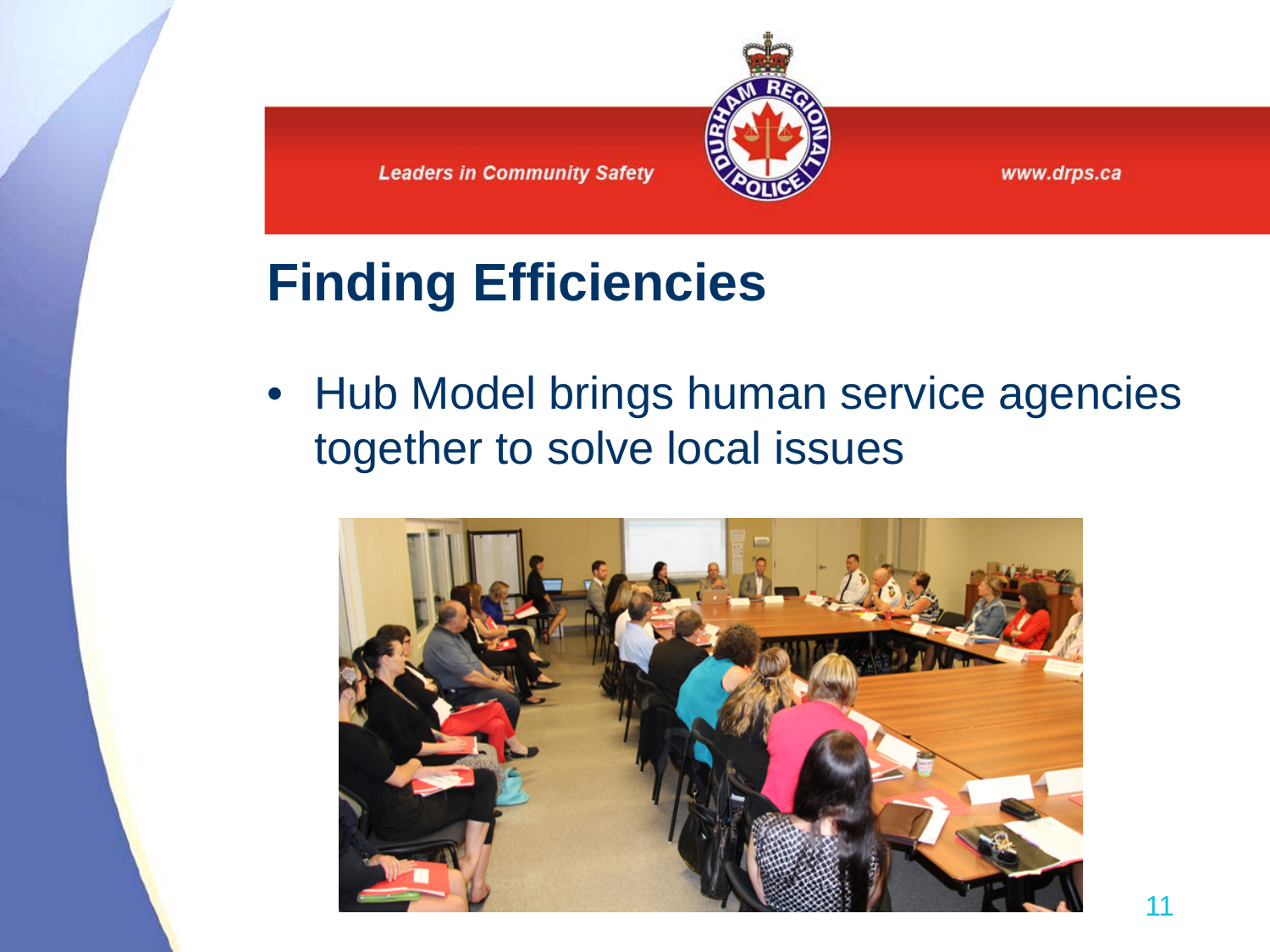

#### www.drps.ca

#### **Public Opinion Survey**